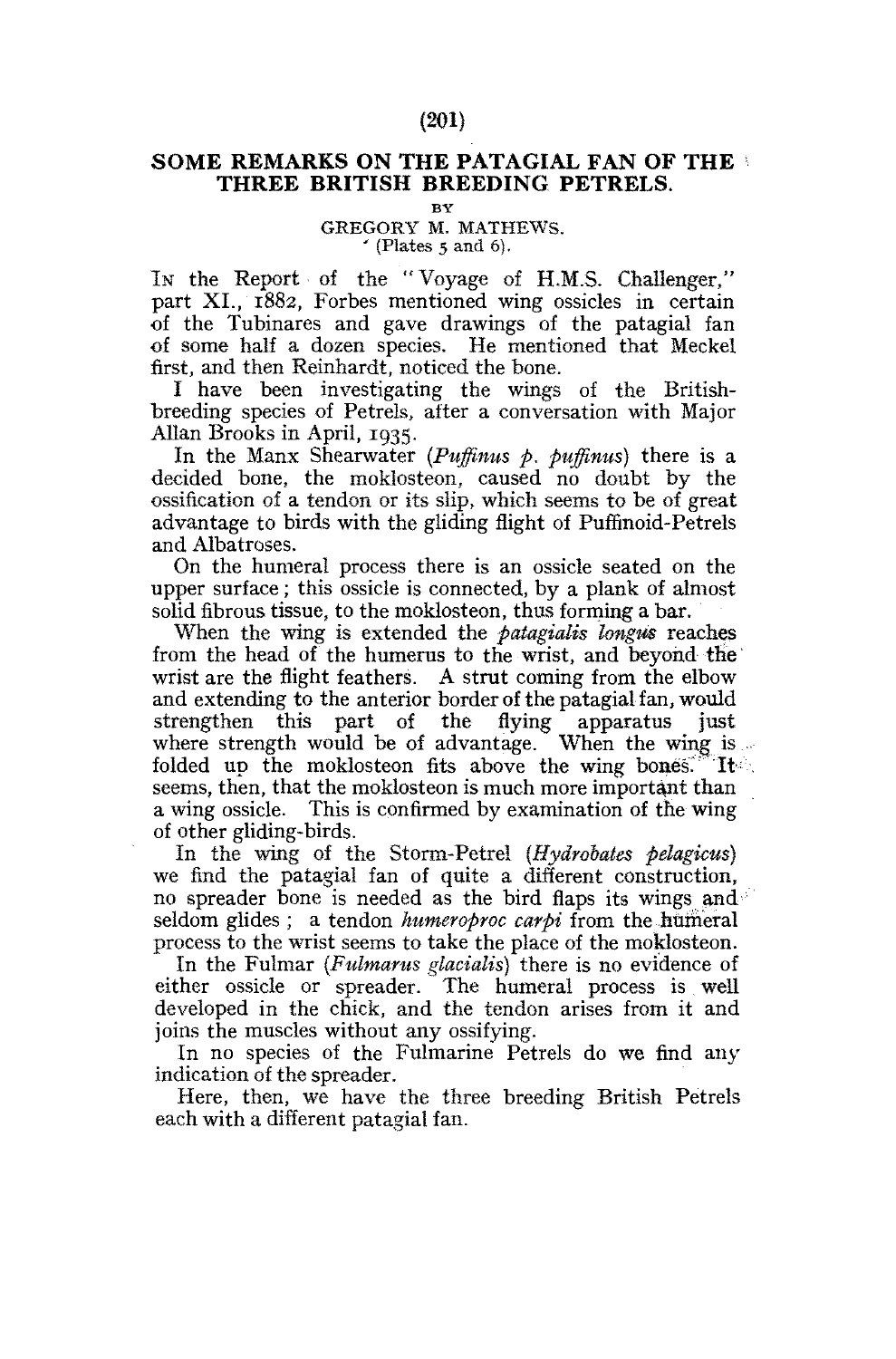Can it be that the moklosteon is of taxonomic value ? It certainly obtains in gliding birds.

I am obliged to Mr. R. Kemp for doing all the anatomical work from dried skins, kindly sent by Mr. R. M. Lockley.

In the Pterodromine (or Bulweriine) Petrels " the twin tendons of origin of the superficial belly of *extensor metacarpi radialis longior "* join the humeral process, without the ossicle, to the moklosteon.

In the Fulmarine Petrels these twin tendons join the *tensor patagii brevis* to the humeral process without either ossicle or moklosteon.

In the Puffmine Petrels (Shearwaters), and in the Diomedeidae the moklosteon is joined to the ossicle seated on the humeral process, by a plank of ossified tendon, called the sanosteon.

The *os obex* is made up of moklosteon, sanosteon and ossicle.

The Diving Petrels, Prions and the Storm-Petrels resemble the Fulmarine Petrels, in having no wing ossicles in the patagial fan. That is to say the families Pelecanoideidæ and Thalassidromidas, resemble the sub-families Pachyptilinae and Fulmarinae in having no moklosteon, while the family Diomedeidae and the sub-families Bulweriinae and Procellariing have this bone.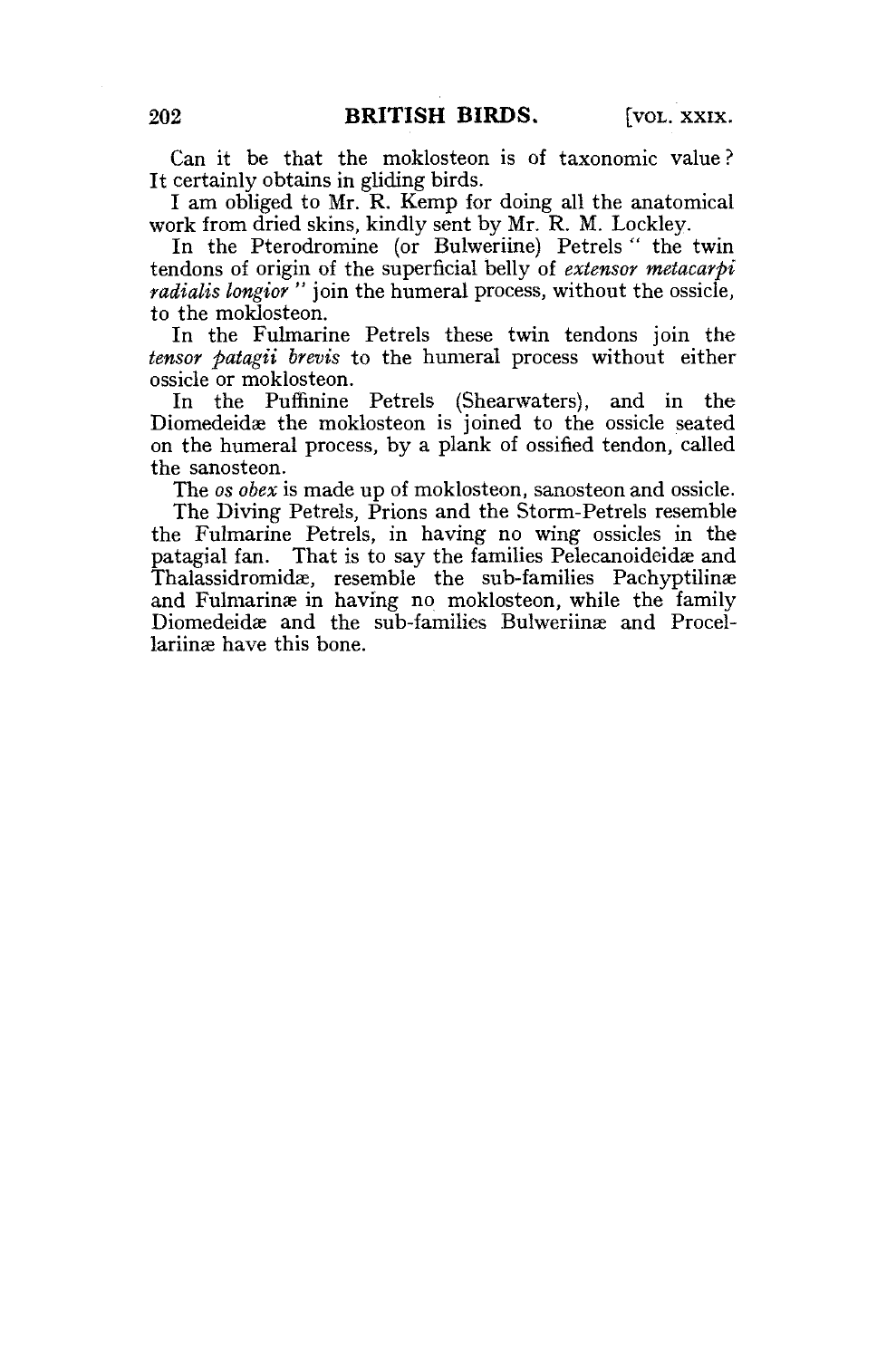

- *A.* Side of wing tilted to show how the spreader and ossicle do not lie in the same plane as the humerus and radius. 1. Ossicle. 2. Spreader. 3. Cartilage joining ossicle and spreader. 4. Process of humerus.
- *B.* Side of wing. The ossicle lies on the humeral process, but not on the end face of the process. 1. Ossicle
- 2. Spreader. 3. Cartilage.<br>C. Left wing extended. 1. Ossicle. 2. Spreader. 3. Cartilage. 4. Tendon spreader to radius. 5. Strongest tendon<br>spreader to radius. 6. Tendon Humeral head to radius and throws a slip to spreader. humerus.